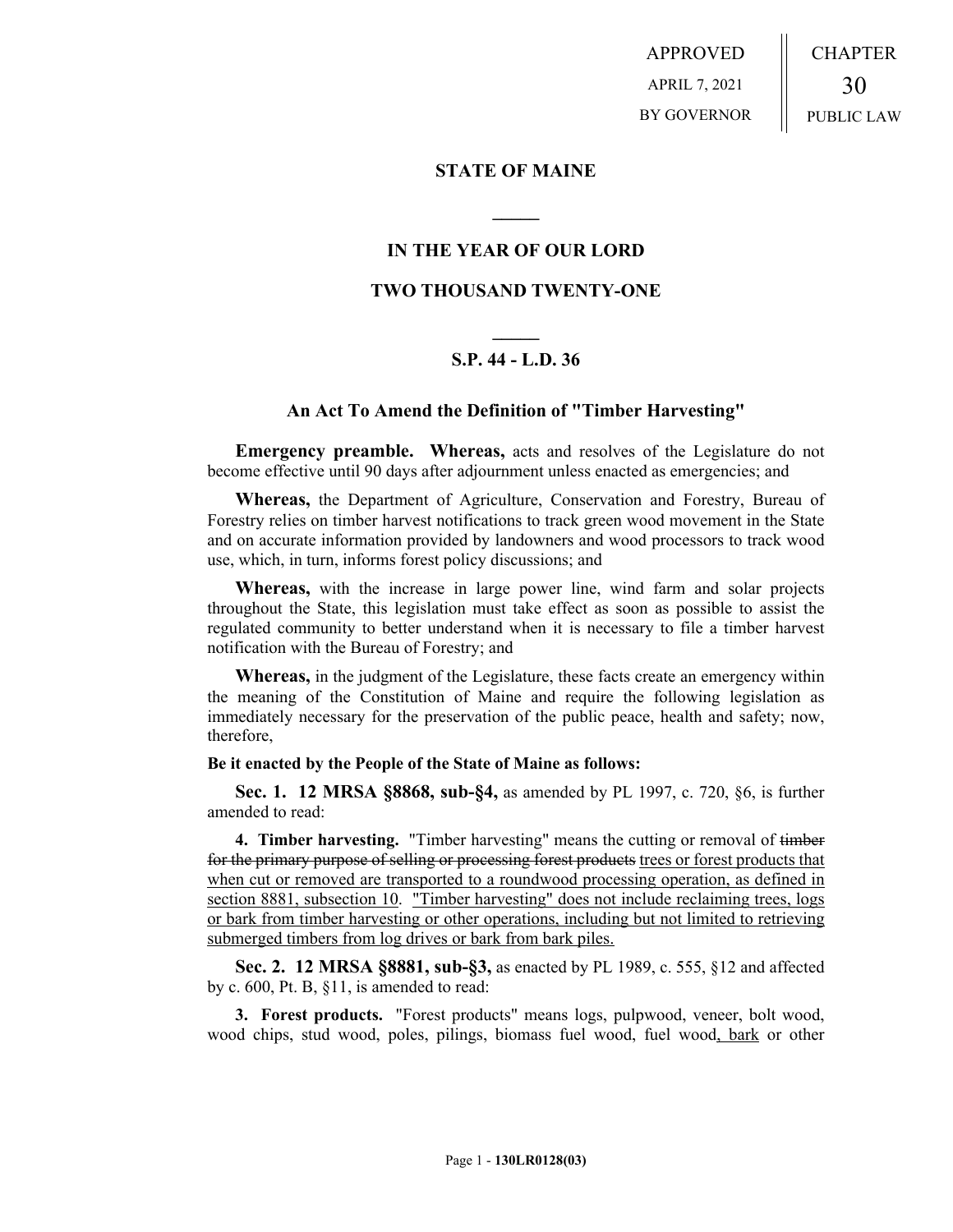products commonly known as forest products, but does not include Christmas trees, maple syrup, nursery products used for ornamental purposes, wreaths, bough material, cones or other seed crops.

**Sec. 3. 12 MRSA §8881, sub-§10,** as enacted by PL 1989, c. 555, §12 and affected by c. 600, Pt. B, §11, is amended to read:

**10. Roundwood processing operation.** "Roundwood processing operation" means sawmills; bolter mills; shingle mills; veneer mills; fence pole and piling making operations; pulp and paper mills; wafer board, particle board and plywood mills; whole tree chippers; commercial fuel wood processors; and bark processors; custom processing mills of these products; and log yards established to accumulate logs awaiting shipment to these operations.

**Sec. 4. 17 MRSA §2511, sub-§1, ¶E,** as enacted by PL 2003, c. 550, §1, is amended to read:

E. "Timber harvesting" means the cutting or removal of timber for the primary purpose of selling or processing forest products has the same meaning as in Title 12, section 8868, subsection 4.

**Sec. 5. 23 MRSA §3360-A, sub-§1, ¶A-2,** as enacted by PL 1999, c. 718, §1, is amended to read:

A-2. "Commercial timber harvesting activity" means the cutting or removal of timber for the primary purpose of selling or processing forest products and includes the attendant operation of mobile or portable chipping mills and of cutting and skidding machinery and the creation, use and maintenance of skid trails, skid roads, winter haul roads and other roads to facilitate timber harvesting has the same meaning as "timber harvesting activities" as defined in Title 12, section 8868, subsection 5.

**Sec. 6. 38 MRSA §436-A, sub-§13,** as amended by PL 2013, c. 320, §6, is further amended to read:

**13. Timber harvesting.** "Timber harvesting" means the cutting and removal of timber for the primary purpose of selling or processing forest products has the same meaning as in Title 12, section 8868, subsection 4. "Timber harvesting" does not include the cutting or removal of vegetation within the shoreland zone when associated with any other land use activities.

**Sec. 7. 38 MRSA §438-B, sub-§1, ¶C,** as enacted by PL 2003, c. 335, §5, is amended to read:

C. "Timber harvesting" means cutting or removal of timber for the primary purpose of selling or processing forest products has the same meaning as in Title 12, section 8868, subsection 4.

**Sec. 8. 38 MRSA §480-B, sub-§2-B,** as amended by PL 2011, c. 599, §11, is further amended to read:

**2-B. Forest management activities.** "Forest management activities" means timber stand improvement, timber harvesting activities, forest products harvesting and regeneration of forest stands. For the purposes of this definition, "timber harvesting activities" means timber harvesting, the construction and maintenance of roads used